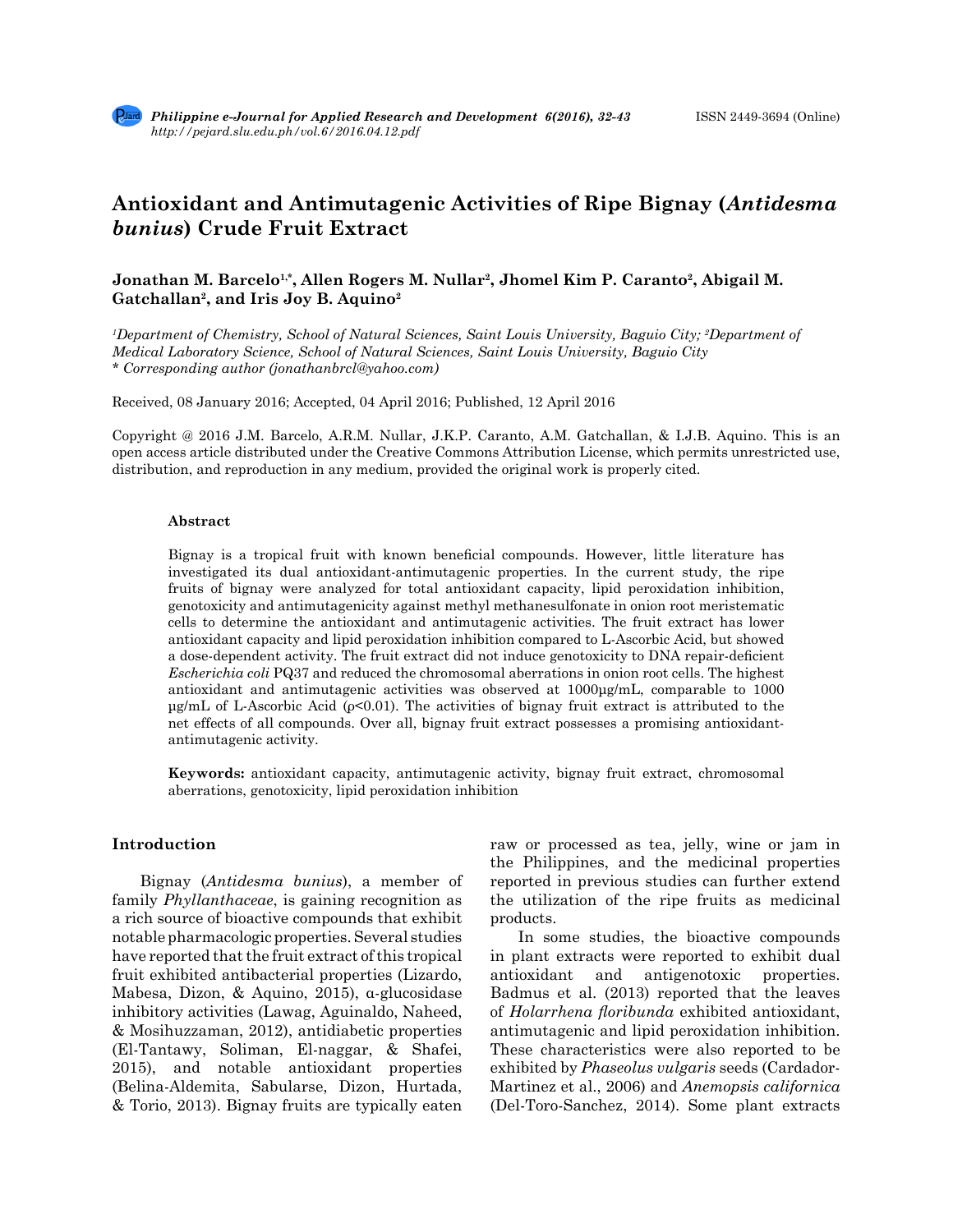may also exhibit genotoxic or cytotoxic activities which usually vary with the concentration of the extracts in different solvents (Aşkin Celik & Aslantürk, 2010; Celik, 2012).

Although bioactive compounds in plant extracts were emphasized to suppress oxidative damage that leads to genotoxicity, the effects of plant extracts against alkylating agents is less emphasized. The main effect of alkylating agents is the promotion of the formation of alkylated lesions to guanine and thymine (Mackay, Han, & Samson, 1994), which is relatively different compared to the DNA damage caused by oxidative processes. Methyl methanesulfonate (MMS), an alkylating agent, promotes methylation in the nucleophilic sites of nitrogenous bases leading to base modifications (Medeiros Mazzorana, Nicolau, Moreira, de AGuiar Amaral, & de Andrade, 2013).

The mutagenic properties of alkylating agents are currently utilized to treat cancer. Potentiating the mutagenic effects of alkylating agents may be beneficial in suppressing carcinogenesis, although the damage to normal cells may present a risk. Hence, the utilization of plant extracts as adjuvant in anticancer therapy using alkylating agents may have positive implications. As bignay has been previously reported to contain several compounds with antioxidant properties (Bukthup & Samappito, 2011), the antimutagenic activities against alkylating agents may increase its uses. Despite its several medicinal properties, the antimutagenic property of bignay fruit extract against methyl methanesulfonate (MMS) has not been previously reported elsewhere.

Hence, this study investigated the antioxidant activity, genotoxicity and antimutagenic effects of crude bignay fruit extract against the mutagenic properties of MMS, an alkylating agent, using an *in vivo* plant model**,** *Allium cepa* roots.

## **Materials and Methods**

#### *Chemicals and Reagents*

Methanol, deionized water, gallic acid, and quercetin were purchased from Merck Millipore, Germany. Sodium nitrite (NaNO<sub>2</sub>), Sodium carbonate  $(Na_2CO_3)$ <br>(MMS), Sodium  $CO<sub>3</sub>$ ), methylmethanesulfonate acetate trihydrate  $(CH<sub>3</sub>COONa \cdot 3H<sub>2</sub>O)$ , Potassium chloride (KCl),

Aluminum chloride hexahydrate  $(AICl_3 \cdot 6H_2O)$ , Ferrous sulphate (FeSO<sub>4</sub>), Sodium phosphate  $(Na_3PO_4)$ ), ammonium molybdate, Sodium hydroxide (NaOH), L-Ascorbic acid and Sulfuric acid  $(H_2SO_4)$  were purchased from Sigma Aldrich, Singapore. The SOS Chromotest Kit was purchased from Environmental Bio-detection Products Inc. (EBPI), Ontario, Canada. All reagents used in the study were of analytical grade. The chemicals and reagents were purchased from specific chemical suppliers to ensure the quality of the reagents and materials used in the study.

# *Preparation of Bignay Fruit Extract*

Two kilograms of fully ripe bignay fruits were collected from Bagulin, La Union and transported immediately to the Saint Louis University Natural Science Research Unit (SLU-NSRU), Baguio City. The plant sample was authenticated at Saint Louis University Herbarium and assigned with Herbarium Accession Number SLUH No. 23. The undamaged ripe fruits were sorted then washed with distilled water twice. The fruit pulp was separated from the seed, placed in a plastic pan, air dried for two days and oven-dried at 90°C for three days. Dried fruit pulps were ground finely using a blender. In a clean Erlenmeyer flask, 100 grams of the ground fruit pulp was extracted using 95% methanol solution for  $72$  hours at room temperature ( $22^{\circ}$ C). The resulting extract was filtered twice with Whatman 1 filter paper, and then evaporated using a rotator evaporator at  $45^{\circ}$ C. The residue was collected in an amber bottle and stored in the ultra-low freezer (-20°C) until used.

#### *Determination of Total Phenolic Content*

The determination of total phenolic content was described in the methodology of Saeed *et al* (2012) using gallic acid as a reference standard. In a clean test tube, 100mg of the collected residue was dissolved in 100mL deionized water to prepare a 1mg/mL stock solution of the fruit extract. In separate test tubes, 1mL of the solutions were mixed with 1 mL of Folin-Ciocalteau reagent, followed by  $5 \rm{m} L$  of 7%  $\rm{Na_{2}CO_{3}}$ solution and 13 mL of deionized water. The tubes were covered with Aluminum foil and set aside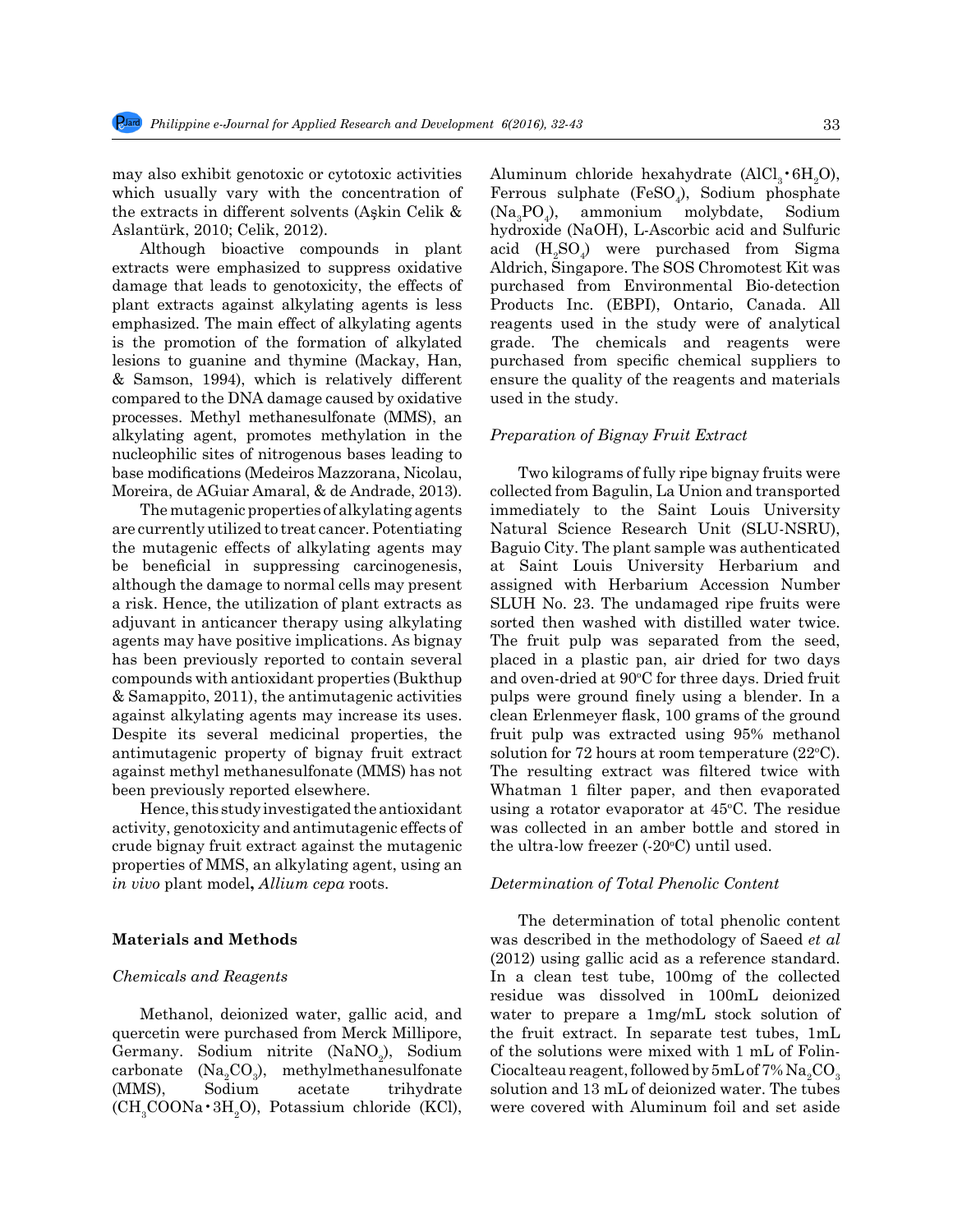for 90 minutes. After the colour reaction, the absorbance of the samples was determined using a spectrophotometer at 750 nm against a reagent blank (solvent + Folin-Ciocalteau reagent), and the total phenolic content was calculated using a calibration curve. The concentration was expressed as mg gallic acid equivalents per 100g DW of the extract (mg GAE/100gDW).

#### *Determination of Total Flavonoid Content*

The methodology for estimating the total flavonoid content was also adapted from the methodology of Saeed *et al* (2012) with modifications. The total flavonoid content of bignay was determined by mixing 0.3mL of the extract solution with 3.4mL of 30% methanol, 0.15mL of  $\text{NaNO}_2$  solution (0.5N), and 0.15mL of  $\text{AlCl}_3$  6H<sub>2</sub>O (0.3M). After five minutes, 1mL in a water bath of NaOH solution  $(1M)$  was mixed thoroughly. cooled to room t The absorbance capacity of the solutions was measured at 7 measured using a spectrohotometer at 506 nm composed of re against a reagent blank and the total flavonoid extract. L-Ascor content was calculated using a calibration total antioxidar curve. The concentration was expressed as mg quercetin equivalents per 100g DW of the extract  $(mg \text{ QE}/100g)$ .

# *Determination of Total Monomeric Anthocyanin* A modified *Content*

The total monomeric anthocyanin content of volume of 0.50m the sample was determined using pH differential was mixed wi method described in the study of Lee  $et$   $al$  (2008). reagent (20%) A pH 1.0 buffer solution was prepared using 1.86g KCl in 1000 mL distilled water (analytical mixtu grade). A pH 4.5 buffer solution was prepared by dissolving 54.43g of CH<sub>3</sub>COONa<sup>-3H<sub>2</sub>O in</sup>  $1000 \text{mL}$  analytical grade water. The  $p^2$ H of lipid peroxidation the two buffer solutions were adjusted using for 30 minutes, concentrated HCl. In separate test tubes,  $0.5$  mL for 5 minutes. T of the stock solution was mixed with  $5 \text{ mL}$  of each transferred to analytical grade water. The pH of each transferred to analytical grade with  $5 \text{ mL}$  of each of the buffer solutions. After the colour reactions, obtained spectrated to  $\epsilon$ the absorbances of the mixtures were obtained the reagent as spectrophotometrically at 520 nm and 700nm. control was t Spectrophotometrically at 520 nm and Toom. the equation:

$$
TAC\left(\frac{mg}{L}\right) = \frac{A \times MW \times DF \times 1000}{\epsilon \times 1}
$$
  
rec:

Wher

 $A = (A_{520} - A_{700})_{pH 1.0}$  –  $(A_{520} - A_{700})_{pH 4.5}$ 

Total monomeric anthocyanin content was expressed as mg/L cyanidin-3-glucoside equivalents (C-3-G eq, MW of cyanidin-3-Oglucoside = 449.2 g\*mol<sup>-1</sup>,  $\varepsilon$  = 26,900 L\*cm <sup>1\*</sup> mol<sup>-1</sup>, DF = 10, and l = 1 cm). The final unit was expressed as mg total anthocyanin content per 100g dry weight of the extract (TAC/100gDW).

#### *Determination of Total Antioxidant Capacity*

 $28 \text{mM Na}_3 \text{PO}_4$ , and  $4 \text{mM}$  ammonium molybdate). A modified phosphomolybdate method was adapted from the article of Shahwar *et al* (2012) to estimate the antioxidant capacity of bignay fruit extract. In separate test tubes, 1mL of fruit extract solutions (125μg/mL to 1000μg/mL) was mixed with 1mL of reagent solution  $(0.6M H<sub>2</sub>SO<sub>4</sub>)$ , The tubes were sealed with parafilm, incubated in a water bath at 95°C for 90 minutes, and then cooled to room temperature. The absorbance was measured at 765nm against a reagent blank composed of reagent solution without the fruit extract. L-Ascorbic Acid was used to estimate the total antioxidant capacity and expressed as mg/L L-Ascorbic Acid Equivalents.

#### *Lipid Peroxidation Inhibition Assay*

 $Content$  and Wang (2008) was used to assess the lipid peroxidation inhibition of bignay fruit extract. A A modified method described by Wang anin content of volume of  $0.50$ mL of buffered egg yolk homogenate was mixed with  $2mL$  of thiobarbituric acid ee *et al* (2008). reagent (20% glacial acetic acid and 0.67% repared using 2-thiobarbituric acid in  $0.25N$  HCl solution). The mixture was mixed with 0.5mL of the prepared bignay fruit extract solutions. Next, 0.2mL of  $100\text{Na} \cdot 3\text{H}_2\text{O}$  in 0.15mM  $\text{FeSO}_4 \cdot 7\text{H}_2\text{O}$  was introduced to induce A model of the pH of lipid peroxidation, then heated in a water bath For  $\frac{1}{2}$  increases the matrix of buffered equals homogeneous distribution of  $\frac{1}{2}$  in the volume of  $\frac{1}{2}$  in the volume of  $\frac{1}{2}$  in the volume of  $\frac{1}{2}$  in the volume of  $\frac{1}{2}$  in the volume of  $\frac{$ for  $\frac{1}{20}$  and  $\frac{1}{2000}$  and  $\frac{1}{2000}$  and  $\frac{1}{2000}$  and  $\frac{1}{2000}$  and  $\frac{1}{2000}$  and  $\frac{1}{2000}$  and  $\frac{1}{2000}$  and  $\frac{1}{2000}$  and  $\frac{1}{2000}$  and  $\frac{1}{2000}$  and  $\frac{1}{2000}$  and  $\frac{1}{2000}$  an transferred to a cuvette and the absorbance was  $\frac{1}{2}$ . The supermatant was concered and  $\frac{1}{2}$ . of the small of each contains the spectrophotometrically at 532 nm using intervals. from reactions, solution, the reagent as the blank solution. The negative were obtained the reagent as the blank solution. The hegative<br>m and 700nm. control was the reagent without the plant e value of A in extract while the positive control was L-Ascorbic  $\Lambda$  in  $\mathbb{R}^n$ Acid. The  $%$  inhibition was computed using the formula:  $\alpha$  and  $\alpha$  for  $\alpha$  is  $\alpha$  is  $\alpha$  is the reagent without site.

$$
\% Inhibition = \frac{A control - A sample}{A control} \times 100
$$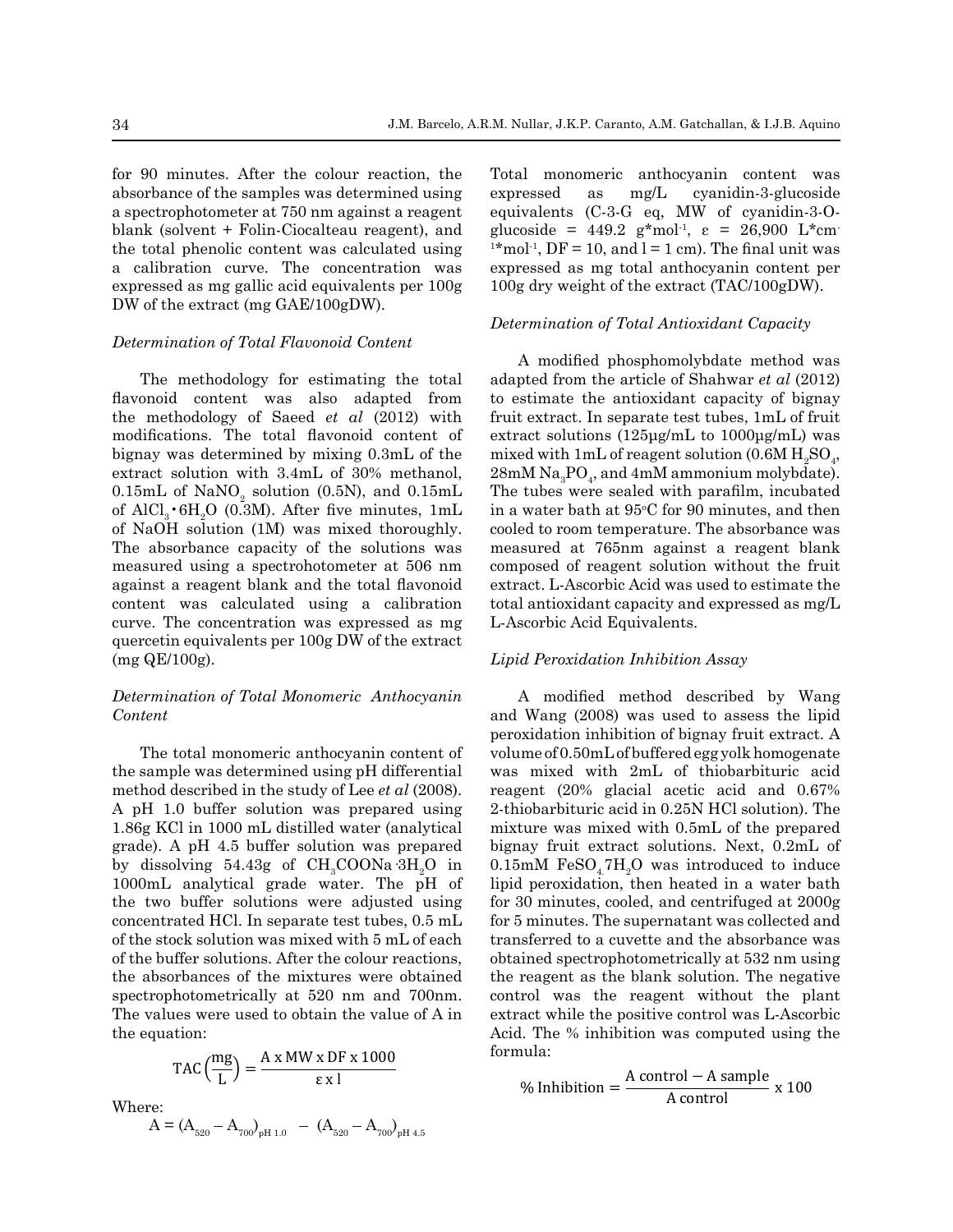#### *Genotoxicity Assay*

The genotoxicity of bignay fruit extract was evaluated using SOS Chromotest (EBPI, Canada) and with *Escherichia coli* PQ37 as test organism. The assay was based on SOS gene complex repair promoter region expression that activates the SOS genes linked to the β *gal* gene, which in turn produces the β-galactosidase enzyme, indicating bacterial cell viability (Quintero *et al*, 2012). SOS Induction Factor (SOSIF), the indicator of genotoxicity, was obtained using the Excel Template provided with the SOS Chromotest kit. A substance is not genotoxic if SOSIF is <1.5, inconclusive if SOSIF is between 1.5 and 2.0, and genotoxic if SOSIF is > 2.0 and a clear concentration-response relationship was observed. The SOSIF of bignay fruit extract was compared to 4-nitroquinoline-1-oxide (4- NQO), a known genotoxicant. The procedure was performed aseptically in triplicate.

#### *Antimutagenicity Assay*

The Onion (*Allium cepa*) Chromosomal Aberration Assay was adapted from the study of Ping *et al* (2012). The method was modified to assess the antimutagenicity of bignay fruit extract against methylmethanesulfonate (MMS).

#### *Pre-treatment*

Medium-sized onion (*Allium cepa L.*) bulbs (15 to 20 grams) were obtained from Rosario, La Union. The bulbs were washed with distilled water, followed by surface disinfection using 10%  $H_2O_2$  solution. The roots were removed to allow new root growth. The selected onion bulbs were immersed in deionized water for 72 hours until new roots are about  $2 - 3$  cm long and then transferred to the following solutions:

| Positive Control:    | Methyl<br>methanesulfonate<br>(10mg/mL, MMS)               |
|----------------------|------------------------------------------------------------|
| Experimental groups: | $1000\mu$ g/mL bignay<br>fruit extract $+10$ mg/<br>mL MMS |

500µg/mL bignay fruit extract + 10mg/ mL MMS 250µg/mL bignay fruit extract + 10mg/ mL MMS 125µg/mL bignay fruit extract + 10mg/ mL MMS Comparison group: 1000 µg/mL L-Ascorbic Acid + 10 mg/ mL MMS Negative control: Deionized Water

After 48 hours of treatments about 2 – 3 cm of the roots were collected, rinsed thrice using distilled water, and fixed for 24 hours in Carnoy's fixative (1:3 glacial acetic acid: ethyl alcohol) for 24 hours). After fixing, the roots were rinsed with distilled water thrice then preserved in 70% ethanol solution at 4o C until used for slide preparation.

# *Slide Preparation and Microscopic Observation*

The roots were rinsed with distilled water thrice to remove the ethanol solution then hydrolyzed in HCl (1N) at 70°C for 5 minutes. A sterile scalpel was used to cut 2 mm of the root tips, which were then carefully placed in a microscope slide. The root tips were stained with orcein solution (2% orcein in 45% acetic acid) for two minutes. After staining, the root tips were squashed with a blunt metal tip and stained again for another two minutes. A clean cover slip was lowered carefully, sealed with a clear nail polish, labeled appropriately and stored at 4°C until ready for examination. A total of 10 slides per treatment were prepared. The slides were observed using a light microscope at 600 to 1000x magnification. The chromosomal aberrations were counted and documented using a digital camera and a minimum of 5000 root tip cells per treatment were evaluated using randomly selected fields of view. Five replicates were performed to obtain the mean  $\pm$  standard deviation. The following data were obtained: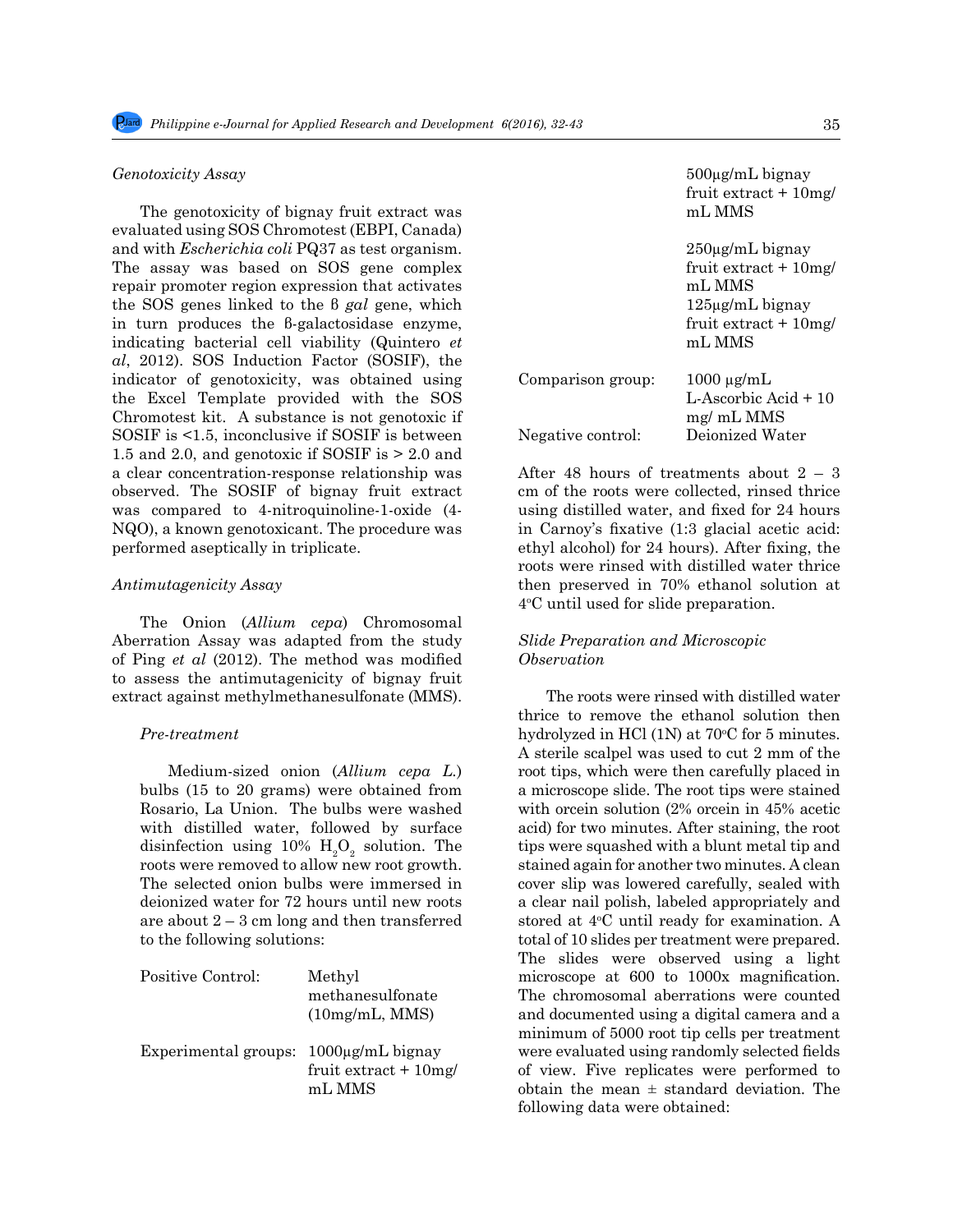Mitotic Index (MI) =  $\frac{\text{Number of cells in Mitosis}}{\text{Total Number of Cells Observed}} * 100$ 

%DR = [MI Aberrant Cells (MMS) − MI Aberrant Cells (Treatment Group)]<br>MI Aberrrant Cells (MMS) − MI Aberrant Cells (Deionized Water) \* 100

 $T_{\text{D}}$  denotes the anti-density reflects the anti-density of the plant extract antimutagenic ability of the plant extract. The % damage reduction (%DR) reflects the against methyl methanesulfonate.

# *Statistical Tests Statistical Tests*

five replicates per treatment. One way analysis activity of I Data were presented in tables and figures using mean  $\pm$  standard deviation, with three to of variance (ANOVA) with post hoc Fisher LSD test was utilized to determine the significant differences of the means in the different assays. The observed chromosomal aberrations in all treatments were reported as frequency. Statistical analysis was performed using SPSS 20.0 for Windows at  $\alpha$ =0.01.

# **Results and Discussion**

#### *Characterization of the Fruit Extract*

The concentration of phenolic compounds, flavonoids and monomeric anthocyanins per 100g DW of bignay fruit extract is shown in Table 1. Phenolic compounds had the highest concentration in the fruit extract, followed by flavonoids and monomeric anthocyanins.

#### *Total Antioxidant Capacity*

L-Ascorbic Acid Equivalents (mg/L) increases  $\alpha$  as the concentration of bignay fruit extract a were presented in tables and figures increases. This suggests that the relative activity  $e$ ean  $\pm$  standard deviation, with three to of bignay fruit extract can be expressed as relative Based from the results shown in Figure 1, the total antioxidant capacity expressed as activity of L-Ascorbic Acid. It can be inferred that L-Ascorbic Acid had relatively higher total antioxidant capacity than bignay fruit extract.



**Figure 1.** Total Antioxidant Capacity of Bignay Fruit Extract

|  |  |  |  |  | <b>Table 1.</b> Phenolic, Flavonoid and Anthocyanin Content of Bignay |
|--|--|--|--|--|-----------------------------------------------------------------------|
|--|--|--|--|--|-----------------------------------------------------------------------|

| <b>Metabolites</b>                  | Concentration             |  |  |  |  |
|-------------------------------------|---------------------------|--|--|--|--|
|                                     | $(mg/100g$ DW of extract) |  |  |  |  |
| Total Phenolic Content              | $1978.38 \pm 39.06^*$ GAE |  |  |  |  |
| Total Flavonoid Content             | $1526.7 \pm 2.30^*$ QE    |  |  |  |  |
| Total Monomeric Anthocyanin Content | $131.42 \pm 1.41^*$ C3GE  |  |  |  |  |

\*mean of five replicates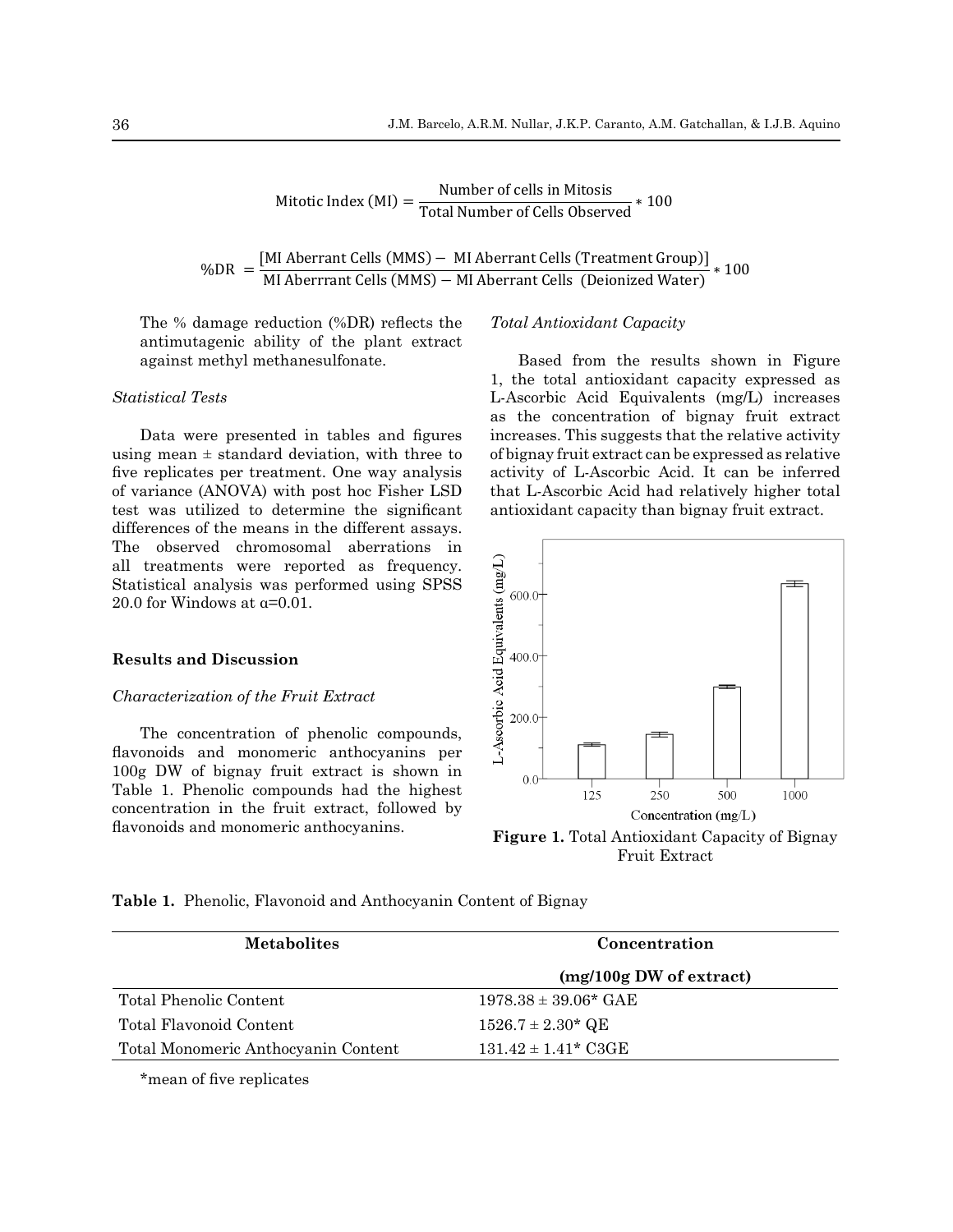#### *Lipid Peroxidation Inhibition*

The activity of bignay fruit extract to inhibit lipid peroxidation in egg yolk homogenate was concentration-dependent, similar to the activity of L-Ascorbic Acid (Figure 2). The activity of L-Ascorbic Acid was significantly higher compared to bignay fruit extract although the mean % inhibition of bignay fruit extract was comparable to L-Ascorbic Acid at 500 μg/mL  $(p<0.01)$ . It can be noted, too, that the lipid peroxidation inhibition of bignay fruit extract was comparable at 500μg/mL and 1000μg/mL, indicating that the maximum lipid peroxidation inhibition may have been reached at this range of concentration.





Based from the data shown in Figure 3, bignay fruit extract was not genotoxic to *E. coli* PQ37 even at a concentration of 1000 μg/mL per assay while 4-nitroquinoline-1-oxide (4-NQO) was genotoxic at  $\geq 0.62 \mu g^* m L^1$  per assay. The data suggests that the fruit extract does not induce primary DNA damage, although the SOS Induction factors of the extract shows a dosedependent increase as the concentration of the extract increases.



**Figure 3.** Genotoxicity of Bignay Fruit Extract Compared to 4-NQO  $B^*BE =$  bignay extract,  $4-NQO - 4$ -nitroquinoline-1oxide

# *Antimutagenicity Against MMS in Onion Root Cells*

Table 3 summarizes the mitotic indices of onion root cells treated with MMS, bignay extract + MMS, L-Ascorbic Acid + MMS and deionized water. Bignay fruit extract seems to protect the onion root tip cells from the damaging effects of MMS based from the decreasing mitotic indices of aberrant cells. The mitotic indices of root cells treated with bignay fruit extract + MMS was higher compared to the cells treated with MMS only. Onion root cells in the negative control (deionized water) and L-Ascorbic acid + MMS had higher mitotic indices for non-aberrant cells but lower mitotic indices for aberrant cells. Figure 4 shows that the mean % damage reduction of by bignay fruit extracts when mixed with MMS was lower compared to the mean % damage reduction of L-Ascorbic Acid. This means that bignay fruit extract and L-Ascorbic Acid possess antimutagenic activities against MMS. Statistically, a 1000μg/mL of bignay fruit extract was comparable to the antimutagenic property of  $1000\mu\text{g/mL}$  of L-Ascorbic Acid ( $\rho$ <0.01). The microscopic features of non-aberrant and aberrant cells are presented in Figure 5.

Fruit extracts and fruit juices have been shown to exhibit antioxidant and antimutagenic activities against alkylating agents (Franke, Pra, Erdtmann, Henriques, & da Silva, 2005; Melo-Cavalcante, Picada, Rubensam, & Henriques,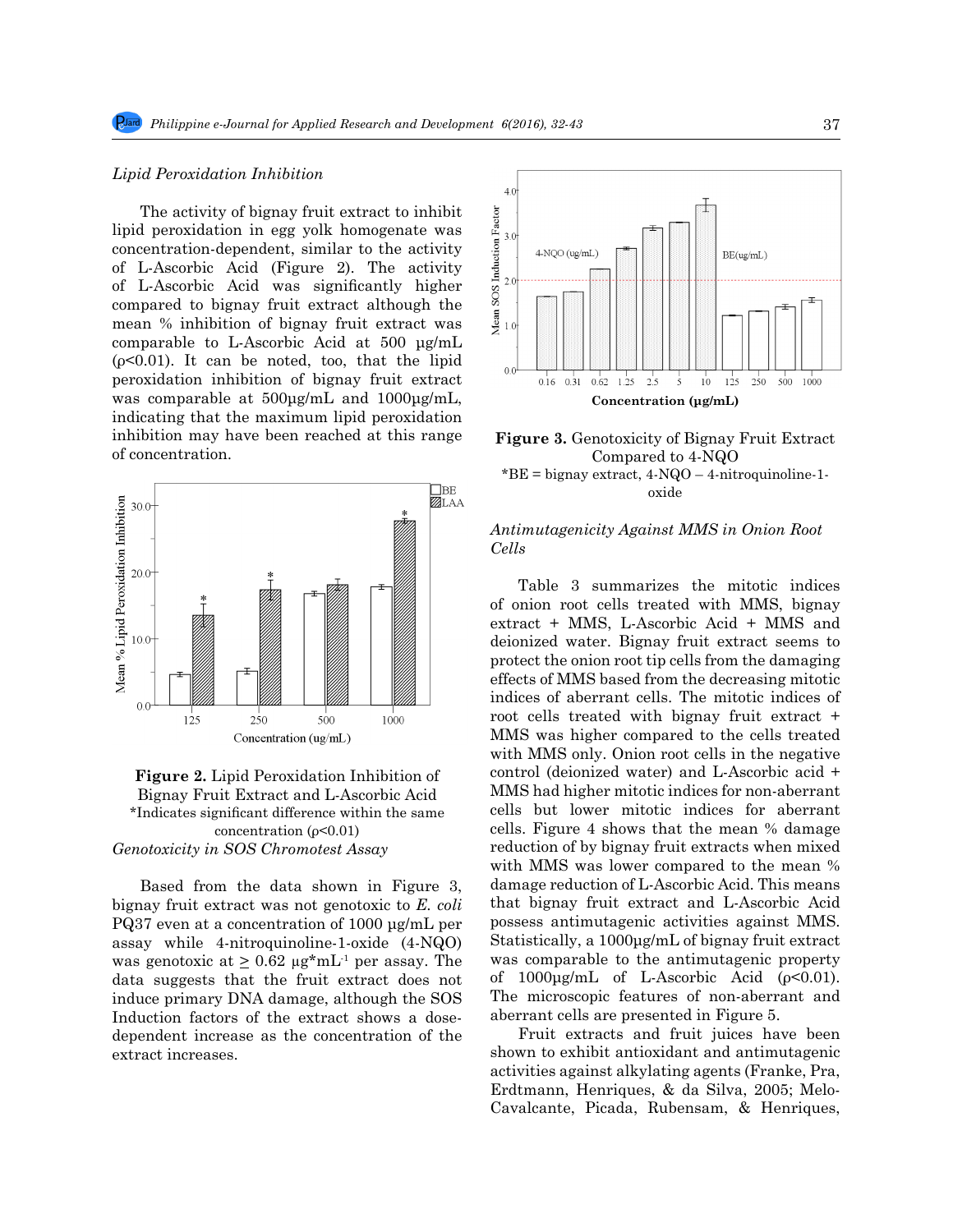| Treatment                | - 드<br>Prophase<br>Stickiness | Stickiness in<br>Metaphase | Disturbed<br>Spindle | Chromosomal<br>breaks | chromosomes<br>Disorganized | MI of Non-<br>aberrant<br>Cells | MI of<br>Aberrant<br>Cells |
|--------------------------|-------------------------------|----------------------------|----------------------|-----------------------|-----------------------------|---------------------------------|----------------------------|
| MMS only                 | 35                            | 17                         | 1                    | 6                     | 13                          | $0.44 \pm 0.23$                 | $1.73 \pm 0.48$            |
| $125 \mu$ g/mL BFE + MMS | 12                            | 18                         | 28                   | 6                     | 15                          | $2.02 \pm 0.57$                 | $1.43 \pm 0.42$            |
| 250 µg/mL BFE+ MMS       | 19                            | 18                         | 19                   | 3                     | 14                          | $2.07 \pm 0.38$                 | $1.31 \pm 0.35$            |
| $500 \mu g/mL$ BFE+ MMS  | 9                             | 22                         | 15                   | 3                     | 13                          | $2.36 \pm 0.18$                 | $1.18 \pm 0.27$            |
| 1000 µg/mL BFE+ MMS      | 9                             | 14                         | 12                   | $\overline{2}$        | 8                           | $3.03 \pm 0.14$                 | $0.86 \pm 0.18$            |
| L-Ascorbic Acid + MMS    | 3                             | 15                         | 8                    | $\overline{4}$        | 13                          | $3.23 \pm 0.37$                 | $0.83 \pm 0.12$            |
| Dejonized Water          | 1                             | $\overline{2}$             | $\overline{0}$       | $\overline{0}$        | $\Omega$                    | $3.26 \pm 0.48$                 | $0.10 \pm 0.10$            |

**Table 3.** Cytogenetic effects of MMS, bignay fruit extract (BFE) +MMS and L-AA + MMS in Allium cepa meristematic cells

\*A minimum of 5000 meristematic cells were assessed per treatment.



**Figure 4.** Antimutagenic Activity of Bignay Fruit Extract and L-Ascorbic Acid **\***Means with different letters are significantly different (ρ<0.01)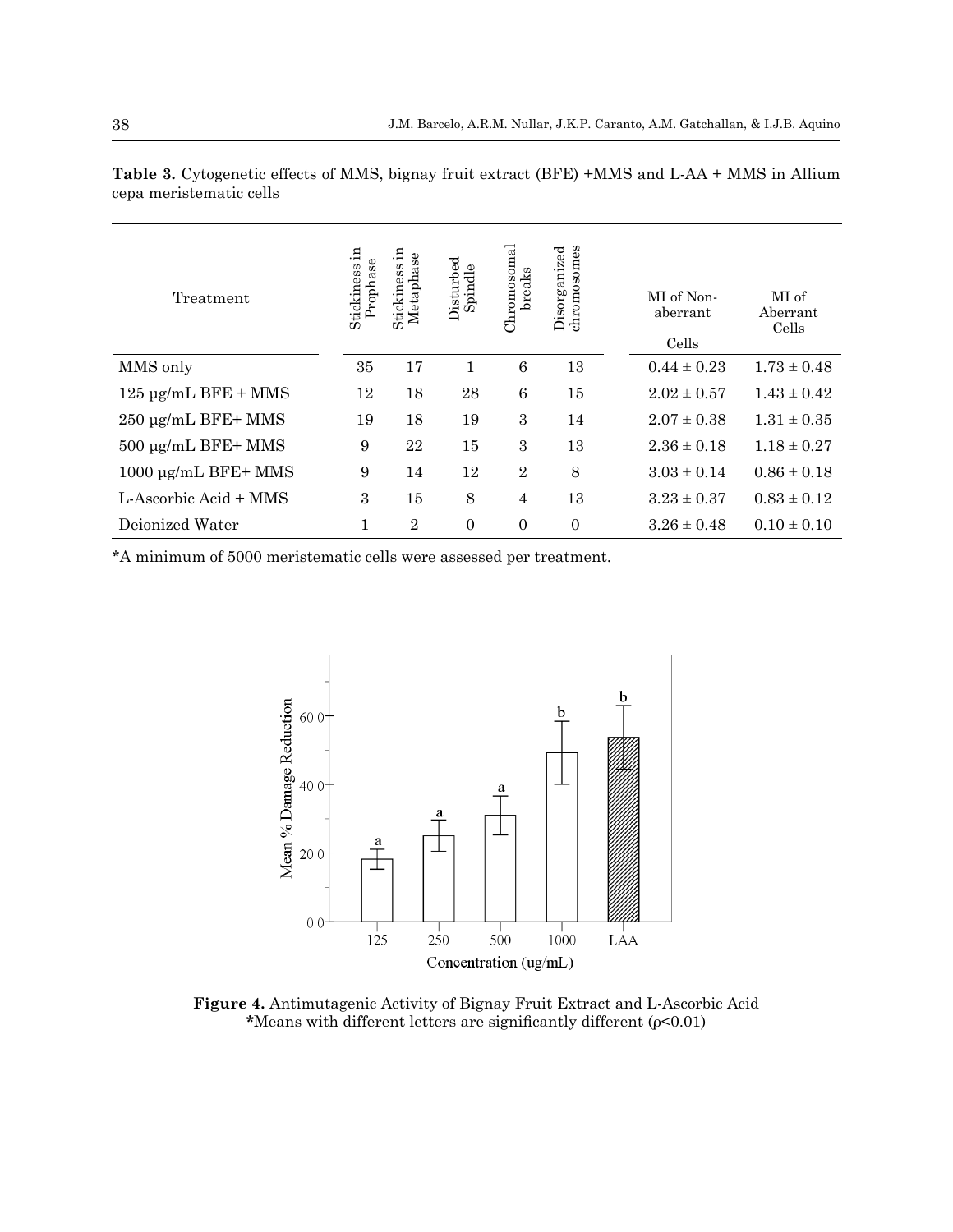

318 **Figure 5. Microscopic View of Onion (***Allium cepa L***.) Root Meristematic Cells Figure 5.** Microscopic View of Onion (Allium cepa L.) Root Meristematic Cells  $A = \text{Interphase}, B = \text{Prophase}, C = \text{Metaphase}, D = \text{Anaphase}, E = \text{Telophase}, F = \text{Disturbed spindle}, G = \text{Sticky}$ Prophase, chromosomal break,  $H =$  Sticky Metaphase,  $I =$  Ghost cells,  $J =$  Disturbed spindle,  $K =$  Disorganized  $chromosomes, L = Sticky Prophase$ 

2011), however, the activity of bignay fruit to fruits included epicatechin, rutin, reveratrol, inhibit chromosomal aberrations due to DNA quercetin, naringenin, kaempferol, luteolin, altridition nome incompleted. The entimidant callie acid familie acid and efficie acid although alkylation remains unexplored. The antioxidant properties of ripe bignay fruit extract in terms the presence of these bioactive compounds was of radical scavenging activity was reported by dependent on the variety of the bignay berries Lizardo et al  $(2015)$  and El-Tantawy et al  $(2015)$ . (Bukthup & Samappito, 2011). Similarly, this study reports the antioxidant ca-<br>329 Similarly, this study reports the antioxidant capacity of the anti-oxidation in higher person in the study<br>329 Similarly, this study reports the higher periodic period pacity, lipid peroxidation inhibition, and antimupactly, uplu peroxidation infinition, and antimutation internsitentially center observed to be tagenic activities of bignay fruit extract which sensitive to the mutagenic effects of methyl is comparable to the activity of L-Ascorbic Acid, methanesulfonate (Figure 5). The chromosomal particularly at a concentration of 1000μg/mL. Our results suggest that bignay fruit extract has diverse antioxidant activities *in vitro*.

Based from the quantitative estimation of bioactive compounds, the fruit extract contained to assess mutagenicity (Askin Celik & Aslantürk, monomeric anthocyanins, flavonoids and phenolic compounds (Table 1), consistent with has been used as a preferred in vivo test to assess the reported data in the study of Amelia et al the reported data in the study of Amelia et all both mutageniticy and antimutagenicity of plant<br>(2013), El-Tantawy et al (2015), and Lizardo et be extracts against several compounds through the al (2015). Specific flavonoids such as catechin, evaluation of frequency and types of chromosomal procyanidin B1 and procyanidin B2 were already reported in the study of Butkhup & Samappito Generally, the mitotic indices (MI) in onion cells monomeric anthocyanins, flavonoids and 2010; Akeem et al., 2011). The *Allium cepa* assay procyanidin B1 and procyanidin B2 were already aberrations (Tedesco & Laughinghouse IV, 2012).

2008; Akeem, Mohamed, Asmawi, & Sofiman, (2008). Other compounds detected in ripe bignay (2008). Other compounds detected in ripe bignay fruits included epicatechin, rutin, reveratrol, quercetin, naringenin, kaempferol, luteolin, gallic acid, ferulic acid, and caffeic acid, although the presence of these bioactive compounds was dependent on the variety of the bignay berries (Bukthup & Samappito, 2011).

In our experiment, onion (*Allium cepa L.*) root meristematic cells were observed to be sensitive to the mutagenic effects of methyl methanesulfonate (Figure 5). The chromosomal aberration assay was performed by observing a minimum of 5000 cells per treatment to ensure the reliability of the results although a minimum diverse antioxidant activities *in ouro*.<br>Based from the quantitative estimation of of 1000 root meristematic cells is typically used to assess mutagenicity (Aşkin Celik & Aslantürk, has been used as a preferred *in vivo* test to assess both mutageniticy and antimutagenicity of plant extracts against several compounds through the evaluation of frequency and types of chromosomal Generally, the mitotic indices (MI) in onion cells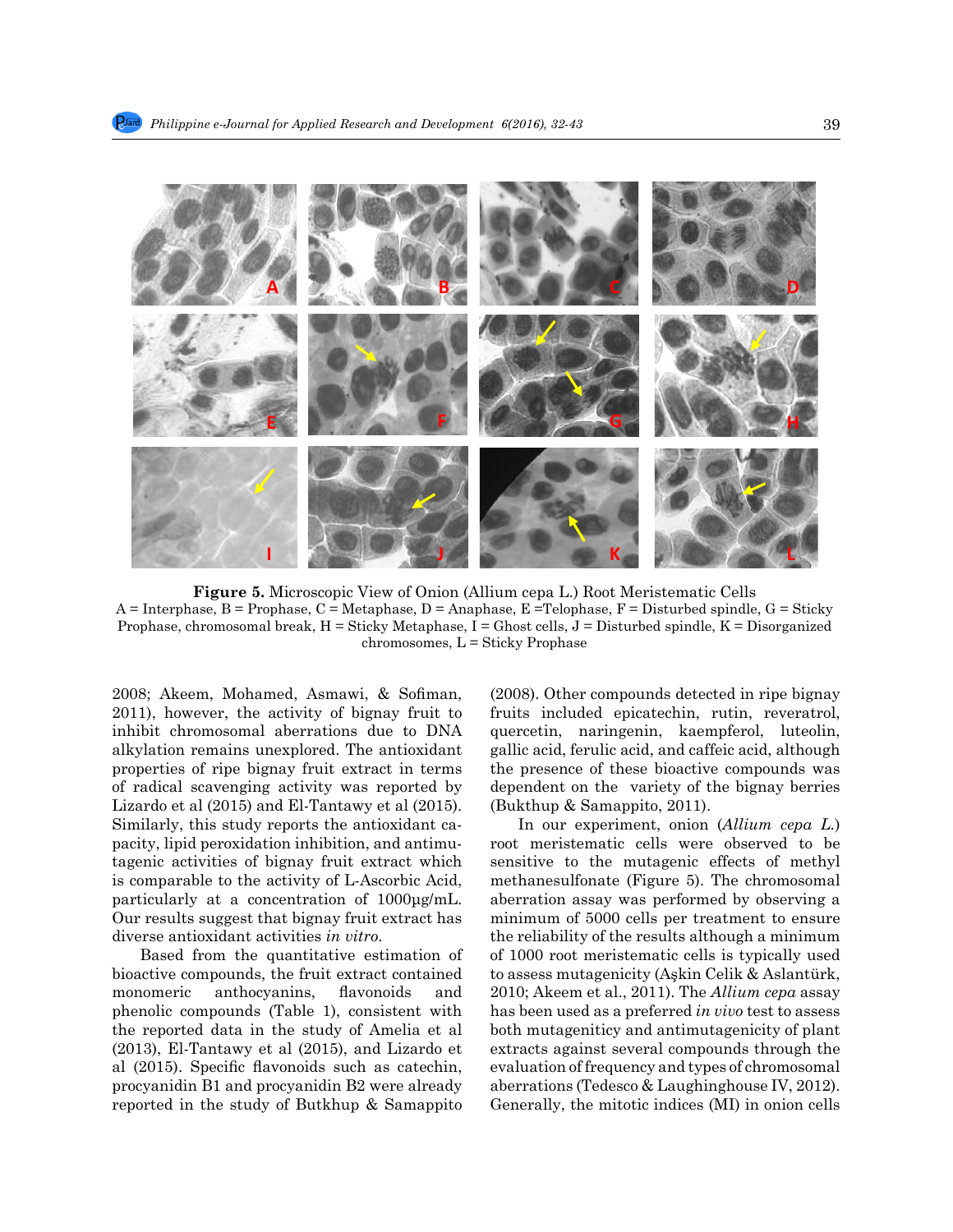treated with the bignay fruit extract + MMS were lower compared to the MI of cells exposed to L-Ascorbic Acid + MMS, but were considerably higher compared to the MI of cells treated with MMS only. There was a remarkable decrease in the occurrence of chromosomal aberrations in the root cells in a dose-dependent fashion when MMS was combined with bignay fruit extract, indicating potential antimutagenic activities of the extract against DNA alkylation as illustrated in Figure 4. A low mitotic index suggests a cytotoxic activity of the compound introduced to the root meristematic cells (Akeem et al., 2011), which means that MMS is cytotoxic.

It should be noted that bignay fruit extracts have been previously reported to exhibit toxic properties against *Artemia salina* (Micor, Deocaris, & Mojica, 2005) although exact mechanisms were not described. There is currently few data on the cytotoxicity of bignay. The observed reduction in the mitotic indices in onion root cells cannot be attributed to the fruit extract since they were mixed with MMS during the antimutagenicity assay. Furthermore, the fruit extracts were not genotoxic against DNA repair-deficient *E. coli* PQ37 in the SOS Chromotest genotoxicity assay. The strain *Escherichia coli* PQ37 [F− *thr leu his-4 pyrD thi galE galK or galT lacαU169 srl300::Tn10 rpoB rpsL uvrA rfa trp::Muc*+ *sfiA::Mud(Ap,lac) ts*] has the *sulA::lacZ* fusion gene that indicates primary DNA damage induced during the SOS response (Quintero, Stashenko, & Fuentes, 2012). The SOS Chromotest assesses primary DNA damage and has been noted to predict potential mutagenicity aside from genotoxicity (Deng, West, Palu, & Jarakae Jensen, 2012). Since the concentration utilized in the genotoxicity assay did not result to genotoxicity in the bacterial cells, it is unlikely that bignay fruit extract may have caused the chromosomal aberrations observed in onion meristematic cells, in contrast to reports that some plant extracts can induce chromosomal aberrations to onion root cells (Aşkin Celik & Aslantürk, 2010). Furthermore, many antimutagenic agents may become co-mutagens after metabolic activation *in vivo* (Melo-Cavalcante, Picada, Rubensam, & Henriques, 2008).

In terms of specific cytogenetic effects (Table 3), most chromosomal aberrations observed in onion root cells treated with the fruit extract + MMS and L-Ascorbic Acid + MMS were chromosomal stickiness particularly during metaphase, followed by disturbed spindles, disorganization of chromosomes and chromosomal breaks as illustrated in Figure 5. In root cells exposed to MMS only, the most common chromosomal aberration was stickiness during prophase (Table 3). This implies that both L-Ascorbic Acid and bignay fruit may have an ability to delay or reduce chromosomal aberrations. Very minimal chromosomal aberration was observed in the negative control, although this does not mean that deionized water induces chromosomal aberrations per se. The causes may be attributed to other factors not investigated in the study such as possible cellular stress during sample preparation, type of environmental conditions or quality of the onion samples.

MMS can cause direct methylation of the nucleophilic sites of the DNA, particularly on N-atoms, causing base modifications that often lead to DNA fragmentation due to the removal of alkali-labile abasic sites (Franke et al., 2005; Medeiros Mazzorana et al., 2013). Chromosomal stickiness is a consequence of an abnormal interaction of chromosomes that are attributed to error in protein-protein interaction or formation of complexes with the phosphate group of DNA (Nefic, Musanovic, Metovic, & Kurteshi, 2013) while disturbed spindles cause chromosomal breaks, disorganization of chromosomes and formation of ghost cells that are deficient in cytoplasmic structures; hence, these chromosomal aberrations may be related to each other (Aşkin Celik & Aslantürk, 2010).

Although exact mechanisms were not revealed in our study, it has already been theorized that phenolic compounds can be methylated by alkylating agents, protecting the DNA from alkylation (Franke et al., 2005). On the other hand, L-Ascorbic Acid was reported to block the covalent binding of alkylating agents to cellular DNA (Kaya, 2003). It is probable that bignay fruit also possesses dual antioxidant and antimutagenic properties against DNA alkylation due to the presence of phenolic compounds (Table 1) although other bioactive compounds need to be accounted for, as the extract is a complex mixture of several compounds which may exhibit varying activities. This study provides evidence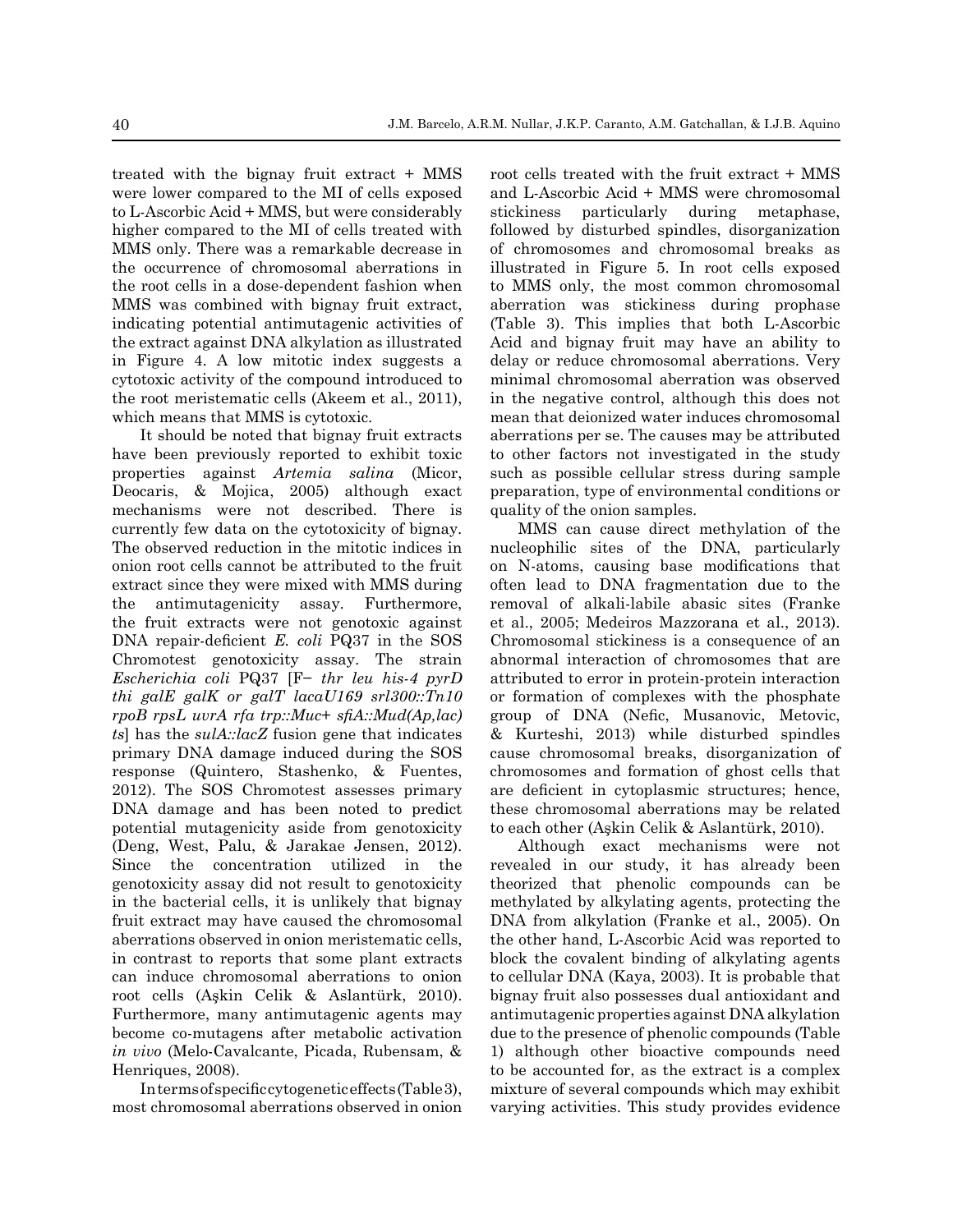that bignay fruit extract may be a good source of compounds with antimutagenic properties against alkylating agents, aside from their robust antioxidant activities.

## **Conclusion**

Ripe bignay fruit is non-genotoxic and exhibits dose-dependent antimutagenic properties against DNA alkylation in onion root meristematic cells. At 1000 μg/mL, the highest antimutagenic property of the fruit extract was noted, similar to the activity of 1000 mg/ mLof L-Ascorbic Acid. The highest antioxidant capacity and lipid peroxidation inhibition activity was also noted at 1000 μg/mL, although the lipid peroxidation inhibition activity was considerably lower compared to 1000 μg/mL of L-Ascorbic Acid. The fruit extract has a potential to be used as a source of antimutagenic compounds that do not exhibit genotoxicity.

# **Acknowledgements**

The authors would like to thank Will Lush of EBPI (Ontario, Canada) for providing the SOS Chromotest Kit, Racquel T. Chua-Barcelo for authenticating the plant sample; Bill M. Sakiting, Adrian P. Tenedero, Jenalyn L. Arcillas, Azl D. Canilang, Nadine B. Obungen and Kimberly V. Tolentino for their assistance in conducting the assays; and, the Saint Louis University-Natural Sciences Research Unit (SLU-NSRU) for allowing use of its laboratory.

#### **References**

- Akeem, A., Mohamed, K.B., Asmawi, M.Z. & Sofiman, O.A. (2011). Mutagenic and antimutagenic potentials of fruit juices of five medicinal plants in *Allium cepa* L.: Possible influence of DPPH radical scavengers. *African Journal of Biotechnology, 10*(51), 10520  $-10529.$
- Amelia, F., Afnani G., Musfiroh A., Fikriyani A., Ucche S., & Murrukmihadi M. (2006). Extraction and Stability Test of Anthocyanin

from Buni Fruits (Antidesma Bunius L) as an Alternative Natural and Safe Food Colorants. *Journal of Food and Pharmacologic Sciences, 1,* 49-53.

- Aşkin Celik, T.A. & Aslantürk, O.S. (2010). Evaluation of cytotoxicity and genotoxicity of *Inula viscose* leaf extracts with *Allium* test. *Journal of Biomedicine and Biotechnology.* DOI: 10.1155/2010/189252
- Badmus, J.A., Odunola, O.A., Yekeen, T.A., Gbadegesin, A.M., Fatoki, J.O., Godo, M.O., Oyebanjo, K.S. & Hiss, D.C. (2013). Evaluation of antioxidant, antimutagenic, and lipid peroxidation inhibitory activities of selected fractions of *Holarrhena floribunda* (G. Don) leaves. *Acta Biochimica Polonica, 60*(3), 435 – 442.
- Belina-Aldemita, M., Sabularse, V.C., Dizon, E.I., Hurtada, W.A., & Torio, M.A.O. (2013). Antioxidant properties of bignay [*Antidesma bunius* (L.) Spreng.] wine at different stages of processing. *Philippine Agricultural Scientist, 96*(3), 308 – 313.
- Cardador-Martinez, A., Albores, A., Bah, M., Calderon-Salinas, V., Castano-Tostado, E., Guevara-Gonzalez, R., Shimada-Miyasaka, A., Loarca-Pina, G. (2006). Relationship Among antimutagenic, antioxidant and enzymatic activities of methanolic extract from common beans (*Phaseolus vulgaris L*). *Plant Foods for Human Nutrition, 61*(4), 161 – 168.
- Celik, T.A. (2012). Potential Genotoxic and Cytotoxic Effects of Plant Extracts, *A Compendium of Essays on Alternative Therapy* (pp. 233 – 250), Dr. Arup Bhattacharya (Ed.), InTech. DOI: 10.5772/28488.
- Butkhup, L. & Samappito, S. (2008). An analysis of flavonoids contents in Mao Luamng fruits of fifteen cultivars (*Antidesma bunius)*, grown in Northeast Thailand. *Palistan Journal of biological Sciences, 11*(7), 996 – 1002.
- Butkhup, L. & Samapitto, S. (2011). Changes in physico-chemical properties, polyphenol compounds and antiradical activity during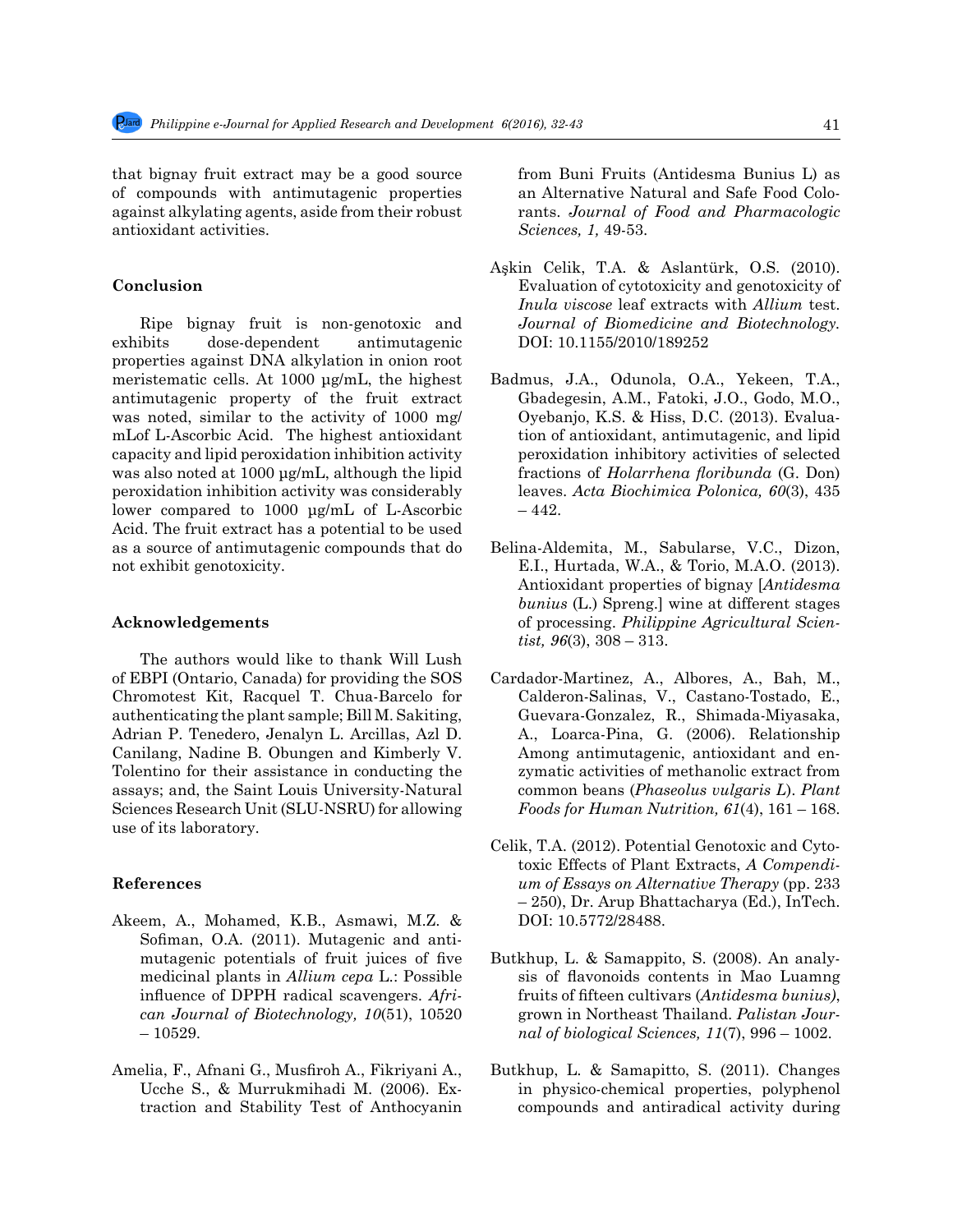development and ripening of mao luang (*Antidesma bunius L. Spreng.*) fruits. *Journal of Fruit and Ornamental Plant Research, 19*(1), 85 – 99.

- Coates, J. (2000). Interpretation of Infrared Spectra, a practical approach. *Encyclopedia of Analytical Chemistry (R.A. Meyers, Ed.).*  Newtow, USA: John Wiley & Sons Ltd.
- Del-Toro-Sanchez, C.L., Bautista-Bautista N., Blasco-Cabal, J.L., Gonzalez-Avila, M., Guttierez-Lomeli, M. & Arriaga-Alba, M. (2014). Antimutagenicity of methanolic extracts from *Anemopsis californica* in relation to their antioxidant activity. *Evidence-Based Complementary and Alternative Medicine*. DOI: 10.1155/2014/273878
- Deng, S., West, B.J., Palu, A.K. & Jarakae Jensen, C. (2012). Phytochemical, antioxidant and toxicological investigation of *Morinda citrifolia* L. blossoms. *ISRN Analytical Chemistry.* DOI:10.5402/2012/16087
- El-Tantawy, W.H., Soliman, N.D., El-naggar, D. & Shafei, A. (2015). Investigation of antidiabetic action of *Antidesma bunius* extract in type 1 diabetes. *Archives of Physiology and Biochemistry, 121*(3), 116 – 112. DOI: 10.3109/13813455.2015.1038278
- Franke, S.I., Pra, D., Erdtmann, B., Henriques, J.A., & da Silva, J. (2005). Influence of ornag juice over the genotoxicity induced by alkylating agents: an *in vivo* analysis. *Mutagenesis, 20*(4), 279 – 283.
- Kaya, B. (2003). Antigenotoxic effect of Ascorbic Acid on mutagenic dose of three alkylating agents. *Turkish journal of Biology, 27*, 241 – 246.
- Lee, J., Rennaker, C., & Wrolstad, R.E. (2008). Correlation of two anthocyanin quantification methods: HPLC and spectrophotometric methods. *Food Chemistry, 110*, 782 – 786.
- Lawag, I.L., Aguinaldo, A.M., Naheed, S., Mosihuzzaman, M. (2012). α-Glucosidase inhibitory activity of selected Philippine plants.

*Journal of Ethnopharmacology, 144,* 217 – 219.

- Lizardo, R.C.M., Mabesa, L.B., Dizon, E.I. & Aquino, N.A. (2015). Functional and antimicrobial properties of bignay [*Antidesma bunius* (L.) Spreng.] extract and its potential as natural preservative in a baked product. *International Food Research Journal, 22*(1),  $88 - 95.$
- Mackay, W.J., Han, S., & Samson, L.D. (1994). DNA alkylation repair limits spontaneous base substitution mutations in *Escherichia coli*. *Journal of Bacteriology, 176*(11), 3224 – 3230.
- Medeiros Mazzorana, D., Nicolau, V., Moreira, L., de AGuiar Amaral, P. & de Andrade, V.M. (2013). Influence of *Mikania laevigata*  extract over the genotoxicity induced by alkylating agents. *ISRN Toxicology*. DOI:10.1155/2013/521432
- Melo-Cavalcante, A.A., Picada, J. N., Rubensam, G., & Henriques, J.A.P. (2008). Antimutagenic activity of cashew apple (*Anacardium occidentale* Sapindales, Anacardiaceae) fresh juice and processed juice (*cajuina*) against methyl methanesulfonate, 4-nitroquinoline N-oxide and benzo[a]pyrene. *Genetics and Molecular Biology, 31*(3), 759 – 766.
- Micor, J.R.L., Deocaris, C.C. & Mojica, E-R. E. (2005). Biological activity of bignay [*Antidesma bunius* (L.) Spreng] crude extract in *Artemia salina*. *Journal of Medical Sciences, 5*(3), 195 – 198.
- Nefic, H., Musanovic, J., Metovic, A. & Kurteshi, K. (2013). Chromosomal and nuclear alterations in root tip cells of Allium cepa L. induced by Alprazolam. *Medical Archives, 67*(6), 388 – 392. DOI: 10.5455/medarh.2013.67.388-392.
- Ping, K.Y., Darah, I., Yusuf, U.K., Yeng, C. & Sasidharan, S. (2012). Genotoxicity of Euphorbia hirta: An Allium cepa assay. *Molecules, 17,* 7782 – 7791. DOI:10.3390/ molecules17077782